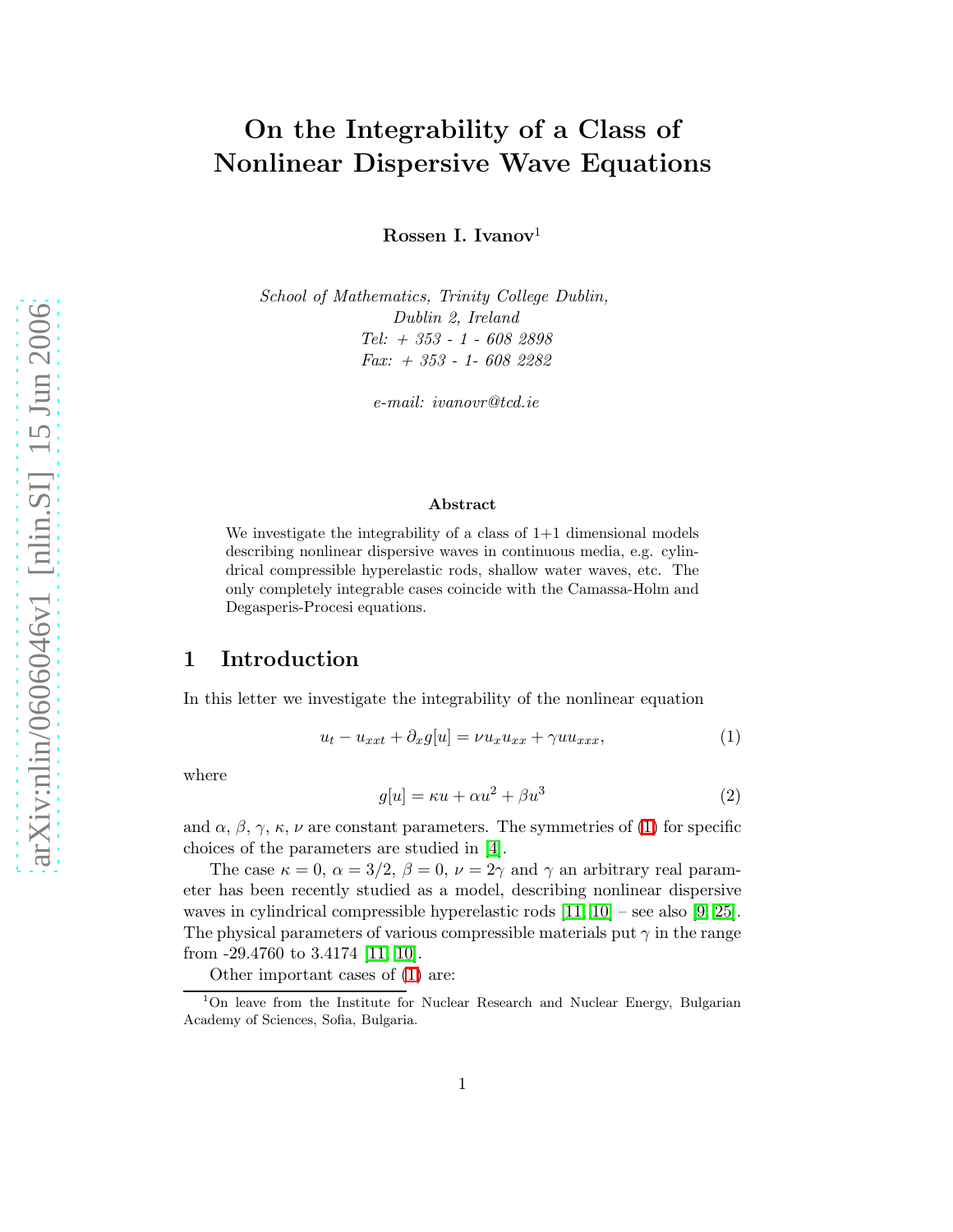Camassa-Holm (CH) equation [\[3,](#page-6-4) [14\]](#page-7-1)

<span id="page-1-0"></span>
$$
u_t - u_{xxt} + \kappa u_x + 3uu_x = 2u_x u_{xx} + uu_{xxx}, \tag{3}
$$

 $\kappa$ −arbitrary (real), describing the unidirectional propagation of shallow water waves over a flat bottom [\[3,](#page-6-4) [17\]](#page-7-2). CH is a completely integrable equation [\[1,](#page-6-5) [8,](#page-6-6) [6,](#page-6-7) [18\]](#page-7-3), describing permanent and breaking waves [\[7,](#page-6-8) [5\]](#page-6-9). The solitary waves of CH are smooth if  $\kappa > 0$  and peaked if  $\kappa = 0$  [\[3,](#page-6-4) [19\]](#page-7-4). Integrable generalizations of CH with higher order terms are derived in [\[15\]](#page-7-5).

Degasperis-Procesi (DP) equation [\[12\]](#page-6-10):

<span id="page-1-1"></span>
$$
u_t - u_{xxt} + \kappa u_x + 4uu_x = 3u_x u_{xx} + uu_{xxx}, \tag{4}
$$

 $\kappa$  – arbitrary (real), is another completely integrable equation of this class. It is also known to possess (multi)peakon solutions if  $\kappa = 0$  [\[13,](#page-7-6) [16\]](#page-7-7).

CH and DP equations are particular cases of the b-family

<span id="page-1-3"></span>
$$
u_t - u_{xxt} + (b+1)uu_x = bu_x u_{xx} + uu_{xxx}, \t\t(5)
$$

which possesses multipeakon solutions for any real  $b \, [13]$  $b \, [13]$ .

Fornberg-Whitham (FW) equation [\[24\]](#page-7-8)

$$
u_t - u_{xxt} + u_x + uu_x = 3u_x u_{xx} + uu_{xxx}
$$
(6)

appeared in the study of the qualitative behaviors of wave-breaking.

The regularized long-wave (RLW) or BBM equation [\[2\]](#page-6-11)

$$
u_t - u_{xxt} + u_x + uu_x = 0 \tag{7}
$$

and the modified BBM equation

$$
u_t - u_{xxt} + u_x + (u^3)_x = 0
$$
\n(8)

are not completely integrable, although they have three nontrivial independent integrals [\[22\]](#page-7-9).

In what follows we will demonstrate that the only completely integrable representatives of the class [\(1\)](#page-0-0) are CH and DP equations [\(3\)](#page-1-0), [\(4\)](#page-1-1).

In our analysis we will use the integrability check developed in [\[20,](#page-7-10) [23,](#page-7-11) [21\]](#page-7-12). This perturbative method can be briefly outlined as follows. Consider the evolution partial differential equation

<span id="page-1-2"></span>
$$
u_t = F_1[u] + F_2[u] + F_3[u] + \dots \tag{9}
$$

where  $F_k[u]$  is a homogeneous differential polynomial, i.e. a polynomial of variables u,  $u_x$ ,  $u_{xx}$ , ...,  $\partial_x^n u$  with complex constant coefficients, satisfying the condition

$$
F_k[\lambda u] = \lambda^k F_k[u], \qquad \lambda \in \mathbb{C}.
$$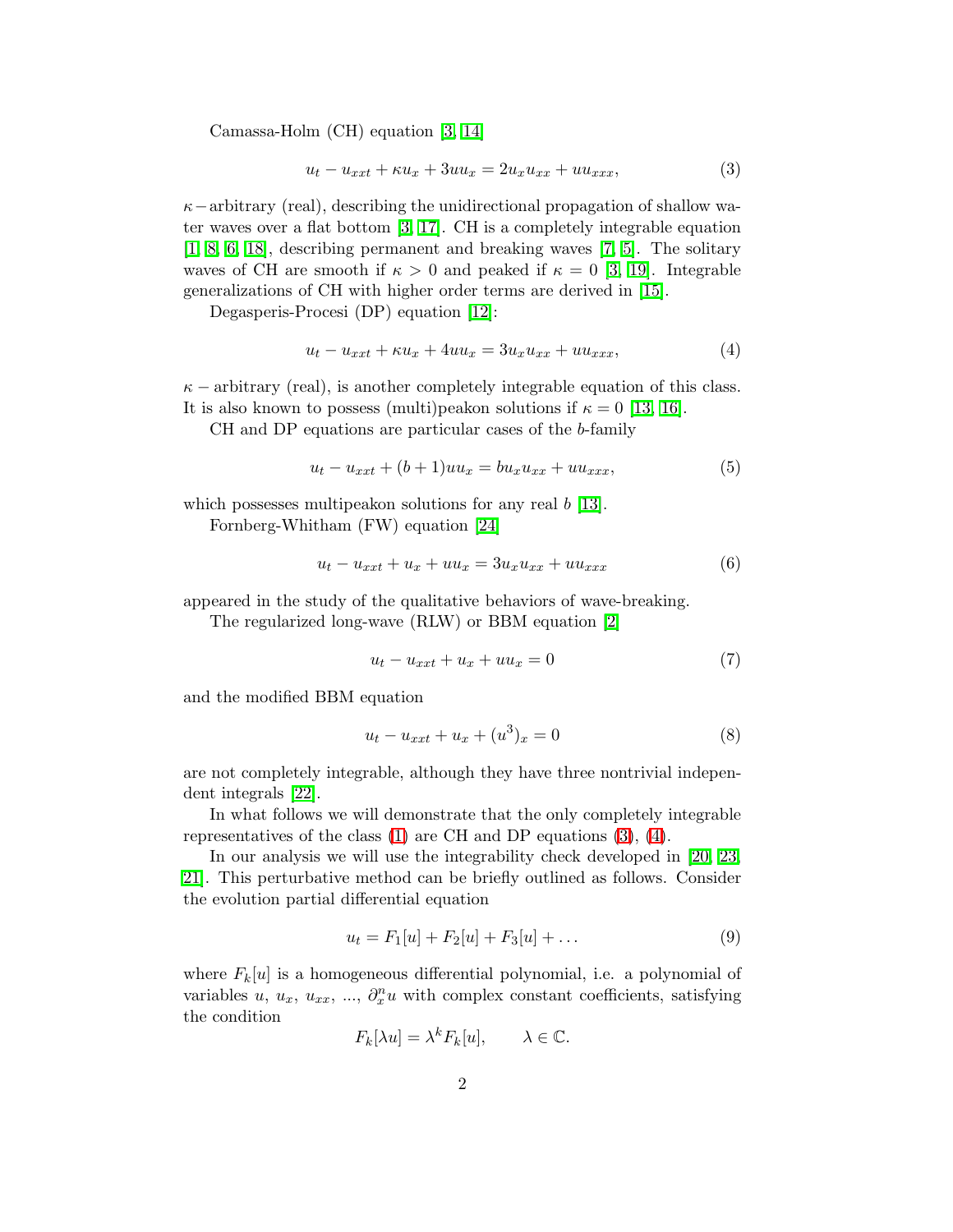<span id="page-2-0"></span>The linear part is  $F_1[u] = L(u)$ , where L is a linear differential operator of order two or higher. The representation [\(9\)](#page-1-2) can be put into correspondence to a symbolic expression of the form

$$
u_t = u\omega(\xi_1) + \frac{u^2}{2}a_1(\xi_1, \xi_2) + \frac{u^3}{3}a_2(\xi_1, \xi_2, \xi_3) + \dots = F
$$
 (10)

where  $\omega(\xi_1)$  is a polynomial of degree 2 or higher and  $a_k(\xi_1, \xi_2, \dots, \xi_{k+1})$  are symmetric polynomials. Each of these polynomials is related to the Fourier image of the corresponding  $F_k[u]$  and can be obtained through a simple pro-cedure, described e.g. in [\[20\]](#page-7-10). Each differential monomial  $u^{n_0}u_x^{n_1}\dots(\partial_x^q u)^{n_q}$ is represented by a symbol

$$
u^{m}\langle \xi_{1}^{0}\dots\xi_{n_{0}}^{0}\xi_{n_{0}+1}^{1}\dots\xi_{n_{0}+n_{1}}^{1}\xi_{n_{0}+n_{1}+1}^{2}\dots\xi_{n_{0}+n_{1}+n_{2}}^{2}\dots\xi_{m}^{q}\rangle
$$

where  $m = n_0 + n_1 + \ldots + n_q$  and the brackets  $\langle \rangle$  denote symmetrization over all arguments  $\xi_k$  (i.e. symmetrization with respect to the group of permutations of m elements  $S_m$ :

$$
\langle f(\xi_1,\xi_2,\ldots,\xi_n)\rangle = \frac{1}{m!} \sum_{\sigma \in S_m} f(\xi_{\sigma(1)},\xi_{\sigma(2)},\ldots,\xi_{\sigma(n)})
$$

Also, for any function  $F(10)$  $F(10)$  there exists a formal recursion operator

<span id="page-2-2"></span>
$$
\Lambda = \eta + u\phi_1(\xi_1, \eta) + u^2 \phi_2(\xi_1, \xi_2, \eta) + \dots \tag{11}
$$

<span id="page-2-1"></span>where the coefficients  $\phi_m(\xi_1, \xi_2, \dots, \xi_m, \eta)$  can be determined recursively:

$$
\phi_1(\xi_1, \eta) = N^{\omega}(\xi_1, \eta)\xi_1 a_1(\xi_1, \eta)
$$
(12a)  

$$
\phi_m(\xi_1, \xi_2, \dots, \xi_m, \eta) = N^{\omega}(\xi_1, \xi_2, \dots, \xi_m, \eta) \Big\{ (\sum_{p=1}^m \xi_p) a_m(\xi_1, \xi_2, \dots, \xi_m, \eta) +
$$

$$
+ \sum_{n=1}^{m-1} \Big\langle \frac{n}{m-n+1} \phi_n(\xi_1, \dots, \xi_{n-1}, \xi_n + \dots + \xi_m, \eta) a_{m-n}(\xi_n, \dots, \xi_m) +
$$

$$
+ \phi_n(\xi_1, \dots, \xi_n, \eta + \xi_{n+1} + \dots + \xi_m) a_{m-n}(\xi_{n+1}, \dots, \xi_m, \eta) -
$$

$$
- \phi_n(\xi_1, \dots, \xi_n, \eta) a_{m-n}(\xi_{n+1}, \dots, \xi_m, \eta + \xi_1 + \dots + \xi_n) \Big\rangle \Big\}
$$
(12b)

with

$$
N^{\omega}(\xi_1, \xi_2, \dots, \xi_m) = \left(\omega(\sum_{n=1}^m \xi_n) - \sum_{n=1}^m \omega(\xi_n)\right)^{-1}
$$
(13)

and the symbols  $\langle \rangle$  denote symmetrization with respect to  $\xi_1, \xi_2, \ldots, \xi_m$ , (the symbol  $\eta$  is not included in the symmetrization). Before formulating the integrability criterion it is necessary to introduce the following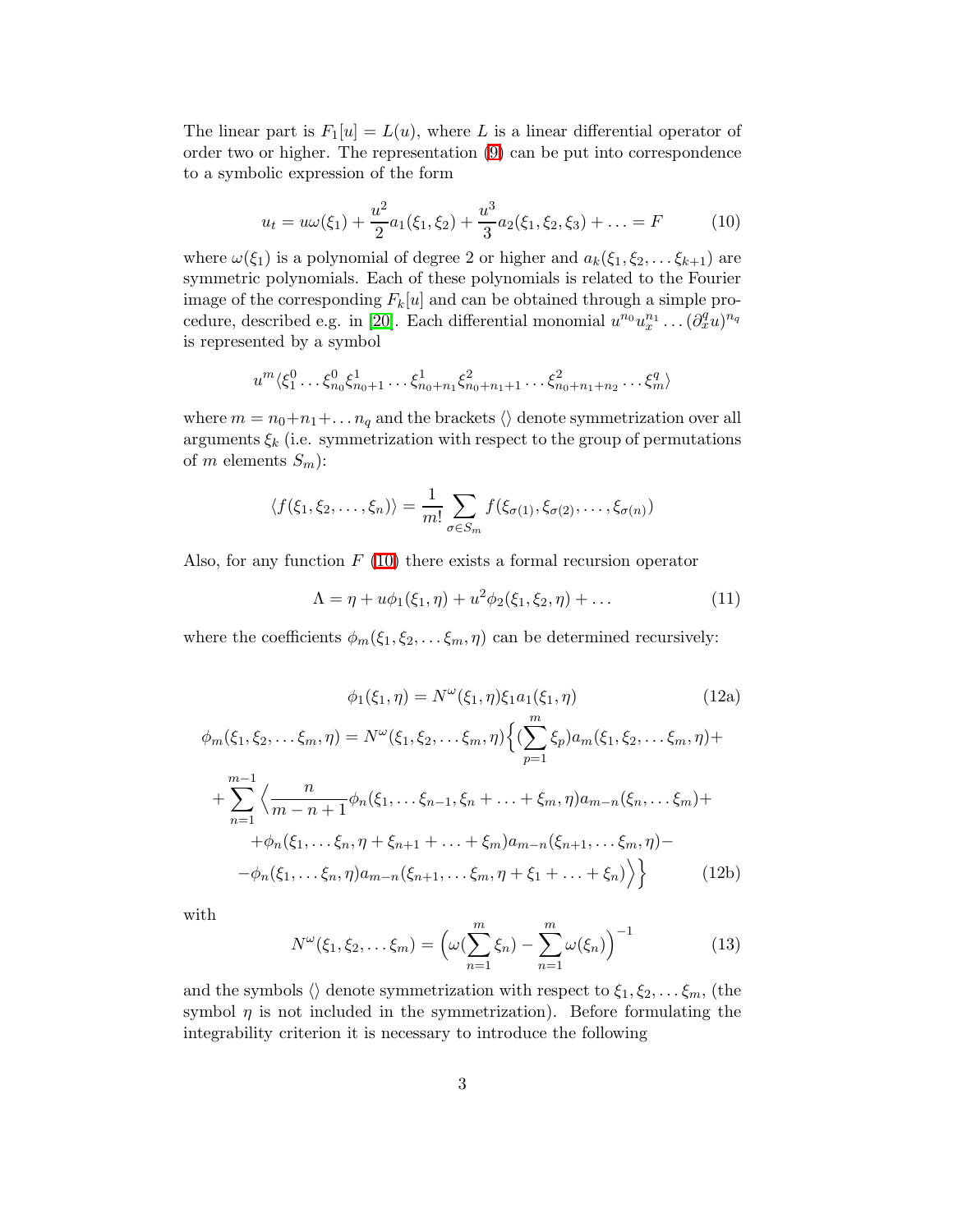**Definition 1.** The function  $b_m(\xi_1, \xi_2, \ldots, \xi_m, \eta)$ ,  $m \ge 1$  is called local if all coefficients  $b_{mn}(\xi_1, \xi_2, \ldots, \xi_m)$ ,  $n = n_s, n_{s+1}, \ldots$  of its expansion as  $\eta \to \infty$ 

$$
b_m(\xi_1, \xi_2, \dots, \xi_m, \eta) = \sum_{n=n_s}^{\infty} b_{mn}(\xi_1, \xi_2, \dots, \xi_m) \eta^{-n}
$$
 (14)

are symmetric polynomials.

Now the integrability criterion can be summarized as follows [\[20\]](#page-7-10):

<span id="page-3-0"></span>**Theorem 1.** The complete integrability of the equation  $(9)$ , i.e. the existence of an infinite hierarchy of local symmetries or conservation laws, implies that all the coefficients  $(12)$  of the formal recursion operator $(11)$  are local.

## 2 The integrability test

After shifting  $u \to -(u + \delta)$  and  $x \to x - \lambda t$  where  $\delta$  and  $\lambda$  are arbitrary constants, the equation [\(1\)](#page-0-0) can be written in the form

$$
u_t = (1 - \partial_x^2)^{-1} \Big( K u_x + B u_{xxx} + C u u_x + A u^2 u_x - \nu u_x u_{xx} - \gamma u u_{xxx} \Big) \tag{15}
$$

<span id="page-3-2"></span>where the new constants  $A, B, C$  and  $K$  are related to the old ones as follows:

<span id="page-3-1"></span>
$$
A = -3\beta \tag{16a}
$$

$$
B = \lambda - \gamma \delta \tag{16b}
$$

$$
C = 2\alpha - 6\beta\delta \tag{16c}
$$

$$
K = 2\alpha\delta - \kappa - 3\beta\delta^2 - \lambda \tag{16d}
$$

Since the linear part of the equation must contain second derivative or higher, the applicability of the test requires  $B \neq 0$ , i.e.  $\lambda \neq \gamma \delta$  which always can be achieved by a proper choice of the arbitrary constant  $\lambda$ .

The symbolic representation of the operator  $(1 - \partial_x^2)^{-1}$  is  $\frac{1}{1 - \eta^2}$  and the symbol, corresponding to  $(1 - \partial_x^2)^{-1} F_k[u]$  is  $\frac{u^k}{k}$ k  $a_{k-1}(\xi_1,\xi_2,...\xi_k)$  $\frac{a_{k-1}(s_1,s_2,...s_k)}{1-(\xi_1+\xi_2+...+\xi_k)^2}$ , where  $u^k$  $\frac{\mu^{k}}{k}a_{k-1}(\xi_1,\xi_2,\ldots,\xi_k)$  is the symbol corresponding to  $F_k[u]$ ; see [\[20\]](#page-7-10) for details. Moreover, Theorem [1](#page-3-0) can be applied in this case as well. Therefore, the equation [\(15\)](#page-3-1) can be represented in the form [\(10\)](#page-2-0) with

$$
\omega(\xi_1) = \frac{K\xi_1 + B\xi_1^3}{1 - \xi_1^2} \tag{17a}
$$

$$
a_1(\xi_1, \xi_2) = \frac{C(\xi_1 + \xi_2) - \nu \xi_1 \xi_2 (\xi_1 + \xi_2) - \gamma (\xi_1^3 + \xi_2^3)}{1 - (\xi_1 + \xi_2)^2}
$$
(17b)

$$
a_2(\xi_1, \xi_2, \xi_3) = \frac{A(\xi_1 + \xi_2 + \xi_3)}{1 - (\xi_1 + \xi_2 + \xi_3)^2}
$$
(17c)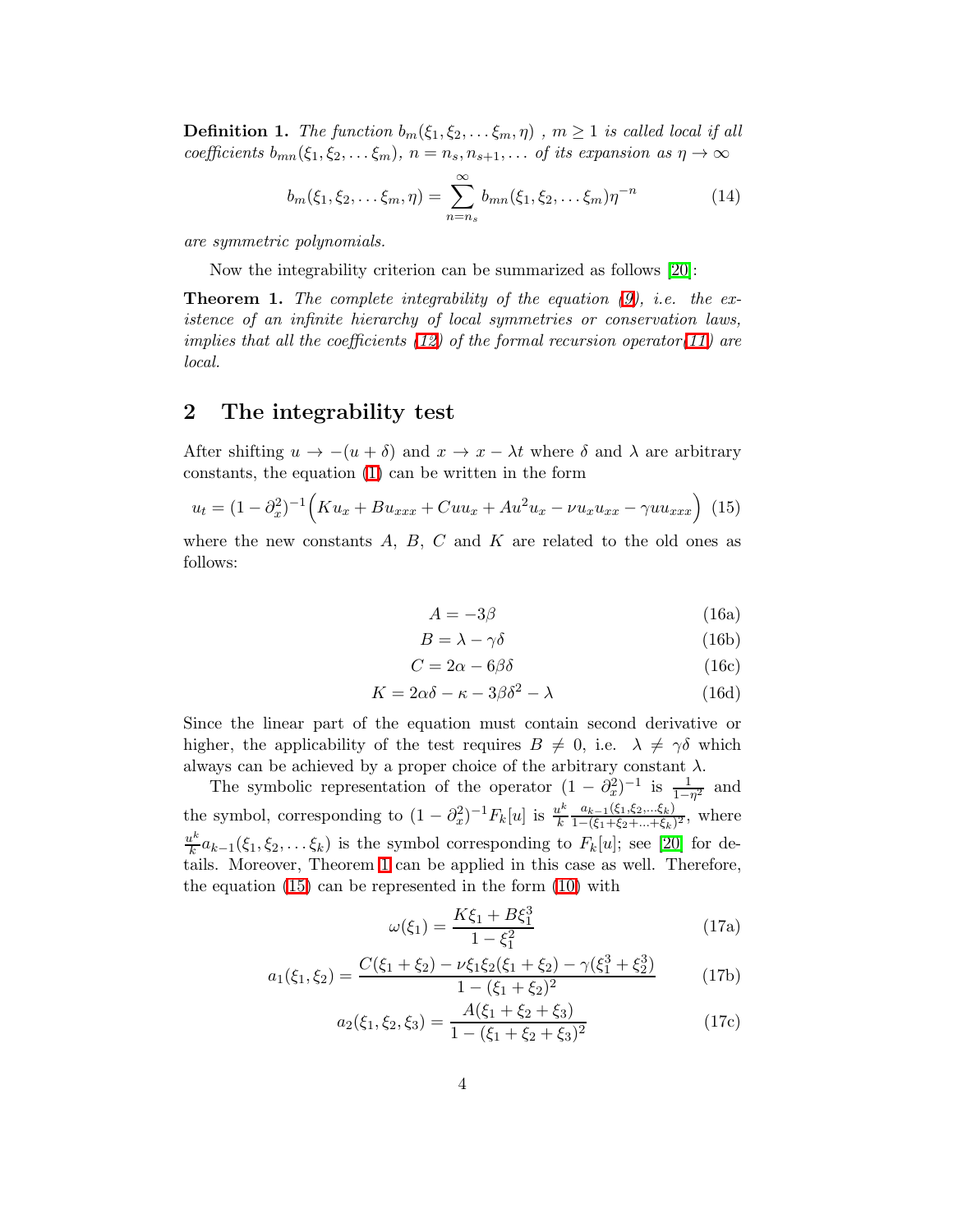Then from [\(12\)](#page-2-1):

<span id="page-4-0"></span>
$$
\phi_1(\xi_1, \eta) = \frac{(1 - \xi_1^2)(1 - \eta^2)\left(-C + \gamma\xi_1^2 + (\nu - \gamma)\xi_1\eta + \gamma\eta^2\right)}{(B + K)\eta(-3 + \xi_1^2 + \xi_1\eta + \eta^2)}
$$
(18a)  

$$
\phi_2(\xi_1, \xi_2, \eta) = \Phi_{21}(\xi_1, \xi_2)\eta + \Phi_{20}(\xi_1, \xi_2) + \Phi_{2,-1}(\xi_1, \xi_2)\eta^{-1}
$$

$$
+ \Phi_{2,-2}(\xi_1, \xi_2)\eta^{-2} + \dots
$$
(18b)

All coefficients in the expansion of  $\phi_1(\xi_1, \eta)$  [\(18a\)](#page-4-0) with respect to  $\eta$  are polynomials on  $\xi_1$  and therefore there are no obstacles to the integrability of [\(15\)](#page-3-1). However, the expansion of  $\phi_2(\xi_1, \xi_2, \eta)$  [\(18b\)](#page-4-1) may contain, in general, non-polynomial contributions.

Let us start with the case  $\gamma \neq 0$ . Then

$$
\Phi_{21}(\xi_1, \xi_2) = \gamma \frac{(1 - \xi_1^2)(1 - \xi_2^2)\left(-C + (\gamma + \nu)\xi_1\xi_2\right)}{(B + K)^2(1 - \xi_1\xi_2)}
$$
(19)

<span id="page-4-2"></span>is a polynomial iff

<span id="page-4-1"></span>
$$
C = \gamma + \nu. \tag{20}
$$

Then

$$
\Phi_{2,-1}(\xi_1,\xi_2) = \frac{(1-\xi_1^2)(1-\xi_2^2)P_1(\xi_1,\xi_2)}{(B+K)^2(1-\xi_1\xi_2)}\tag{21}
$$

where

$$
P_1(\xi_1, \xi_2) = -A(B + K) + (\xi_1 \xi_2 - 1) \times
$$
  
 
$$
\times \left( \gamma^2 (2\xi_1 + \xi_2)(\xi_1 + 2\xi_2) + \gamma \nu (1 + \xi_1^2 + \xi_1 \xi_2 + \xi_2^2) - \nu^2 (1 + (\xi_1 + \xi_2)^2) \right).
$$

 $\Phi_{2,-1}(\xi_1,\xi_2)$  is a polynomial iff  $A = 0$ . From [\(16\)](#page-3-2), [\(20\)](#page-4-2) we get

<span id="page-4-3"></span>
$$
\beta = 0, \qquad \alpha = \frac{\gamma + \nu}{2}.
$$
 (23)

With  $\alpha$  and  $\beta$  as in [\(23\)](#page-4-3), the term  $\Phi_{2,-3}(\xi_1,\xi_2)$  has the form

$$
\Phi_{2,-3}(\xi_1,\xi_2) = \frac{P_2(\xi_1,\xi_2)}{(B+K)^2(1-\xi_1\xi_2)}\tag{24}
$$

where  $P_2(\xi_1, \xi_2)$  is a symmetric polynomial. The polynomial remainder of the division of  $P_2(\xi_1, \xi_2)$  with  $1 - \xi_1 \xi_2$  (e.g. if  $\xi_2$  is treated as a constant, and  $\xi_1$  as a polynomial variable) is proportional to the factor  $6\gamma^2 - 5\gamma \nu + \nu^2$ . Thus, for complete integrability it is necessary

<span id="page-4-4"></span>
$$
6\gamma^2 - 5\gamma \nu + \nu^2 = 0.
$$
 (25)

There are two nonzero solutions of [\(25\)](#page-4-4):  $\nu = 2\gamma$  and  $\nu = 3\gamma$ . From [\(23\)](#page-4-3),  $\alpha = \frac{3\gamma}{2}$  $\frac{\partial \gamma}{\partial z}$  and  $\alpha = 2\gamma$  in these two cases correspondingly. The requirement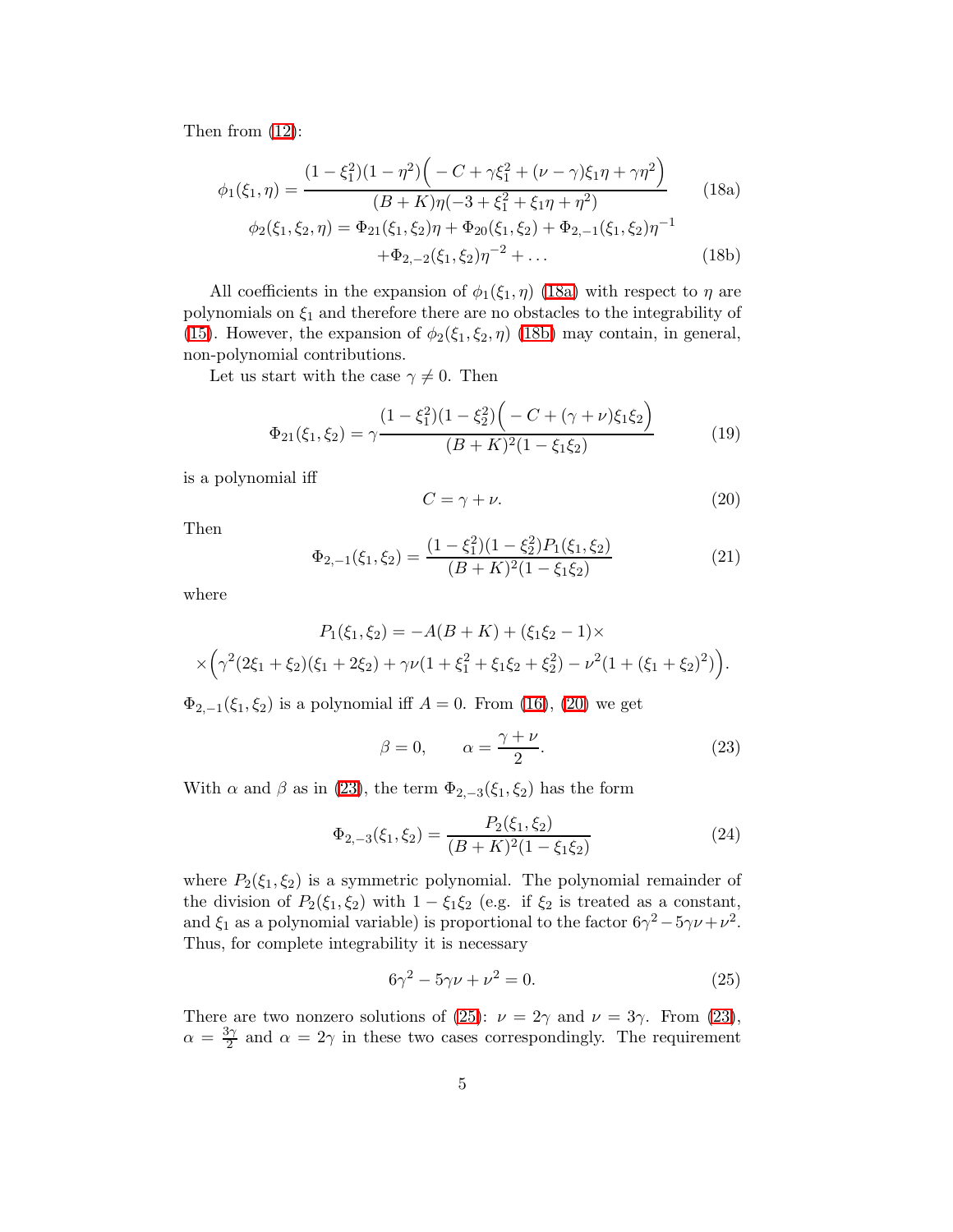$B + K \neq 0$  [\(18a\)](#page-4-0) or  $\kappa \neq \nu \delta$  can be achieved for suitable  $\delta$ , if  $\nu \neq 0$ , or even for  $\nu = 0$  if  $\kappa \neq 0$ . The test is inconclusive if  $\kappa = \nu = 0$ , which corresponds to the equation [\(5\)](#page-1-3) with  $b = 0$ . This case is not integrable, although it admits a Hamiltonian formulation [\[13\]](#page-7-6).

Without loss of generality one can choose now  $\gamma = 1$  (e.g. after rescaling of t), which gives precisely the integrable Camassa-Holm and Degasperis-Procesi equations [\(3\)](#page-1-0), [\(4\)](#page-1-1).

Now suppose  $\gamma = 0, \nu \neq 0$ . In this case

$$
\Phi_{20}(\xi_1, \xi_2) = \nu \frac{(1 - \xi_1^2)(1 - \xi_2^2)(\xi_1 + \xi_2)(C - \nu \xi_1 \xi_2)}{(B + K)^2 (1 - \xi_1 \xi_2)}
$$
(26)

is a polynomial iff  $C = \nu$ . Then

$$
\Phi_{2,-1}(\xi_1,\xi_2) = \nu \frac{(1-\xi_1^2)(1-\xi_2^2)\left(-A(B+K) + \nu^2(1-\xi_1\xi_2)(1+(\xi_1+\xi_2)^2)\right)}{(B+K)^2(1-\xi_1\xi_2)}
$$
(27)

is a polynomial iff  $A = 0$ , i.e.  $\beta = 0$ . If  $C = \nu$  and  $\beta = 0$  (i.e.  $\alpha = \nu/2$ ) a further computation gives

<span id="page-5-0"></span>
$$
\Phi_{2,-3}(\xi_1,\xi_2) = -\nu^2 \frac{(1-\xi_1^2)(1-\xi_2^2)P_3(\xi_1,\xi_2)}{(B+K)^2(1-\xi_1\xi_2)}
$$
(28)

where

$$
P_3(\xi_1, \xi_2) = 3 + 7\xi_1^2 + 7\xi_2^2 - \xi_1^4 - \xi_2^4 + 12\xi_1\xi_2 - 29\xi_1^2\xi_2^2 + 8\xi_1^3\xi_2^3 + \xi_1^5\xi_2 + \xi_1\xi_2^5 + 8\xi_1^2\xi_2^4 + 8\xi_1^4\xi_2^2 - 12\xi_1\xi_2^3.
$$

Therefore  $\Phi_{2,-3}$  [\(28\)](#page-5-0) is not a polynomial for  $\nu \neq 0$ . Note that the restriction  $B + K \neq 0$  [\(18a\)](#page-4-0) is again secured by the choice  $\delta \neq \kappa/\nu$ . Thus, if  $\gamma = 0$  and  $\nu \neq 0$  no completely integrable equations emerge.

Finally, let us take  $\gamma = \nu = 0$ . In this case

<span id="page-5-1"></span>
$$
\Phi_{2,-1}(\xi_1,\xi_2) = \frac{\left(A(B+K) - C^2\right)(1 - \xi_1^2)(1 - \xi_2^2)}{(B+K)^2(1 - \xi_1\xi_2)}\tag{30}
$$

is a polynomial iff  $C^2 = A(B+K)$ . But then

$$
\Phi_{2,-3}(\xi_1,\xi_2) = \frac{A(1-\xi_1^2)(1-\xi_2^2)(1-4\xi_1\xi_2)}{(B+K)(1-\xi_1\xi_2)}
$$
(31)

is apparently not a polynomial if  $A \neq 0$ , i.e.  $\beta \neq 0$  ( if  $\beta \neq 0$ ,  $B + K =$  $2\alpha\delta - \kappa - 3\beta\delta^2$  can be arranged to be nonzero by a proper choice of  $\delta$ ). Therefore, the only possibility, leading to an integrable equation could be  $A = 0$ . Then it is obvious that for  $C \neq 0$  [\(30\)](#page-5-1) is not a polynomial (in this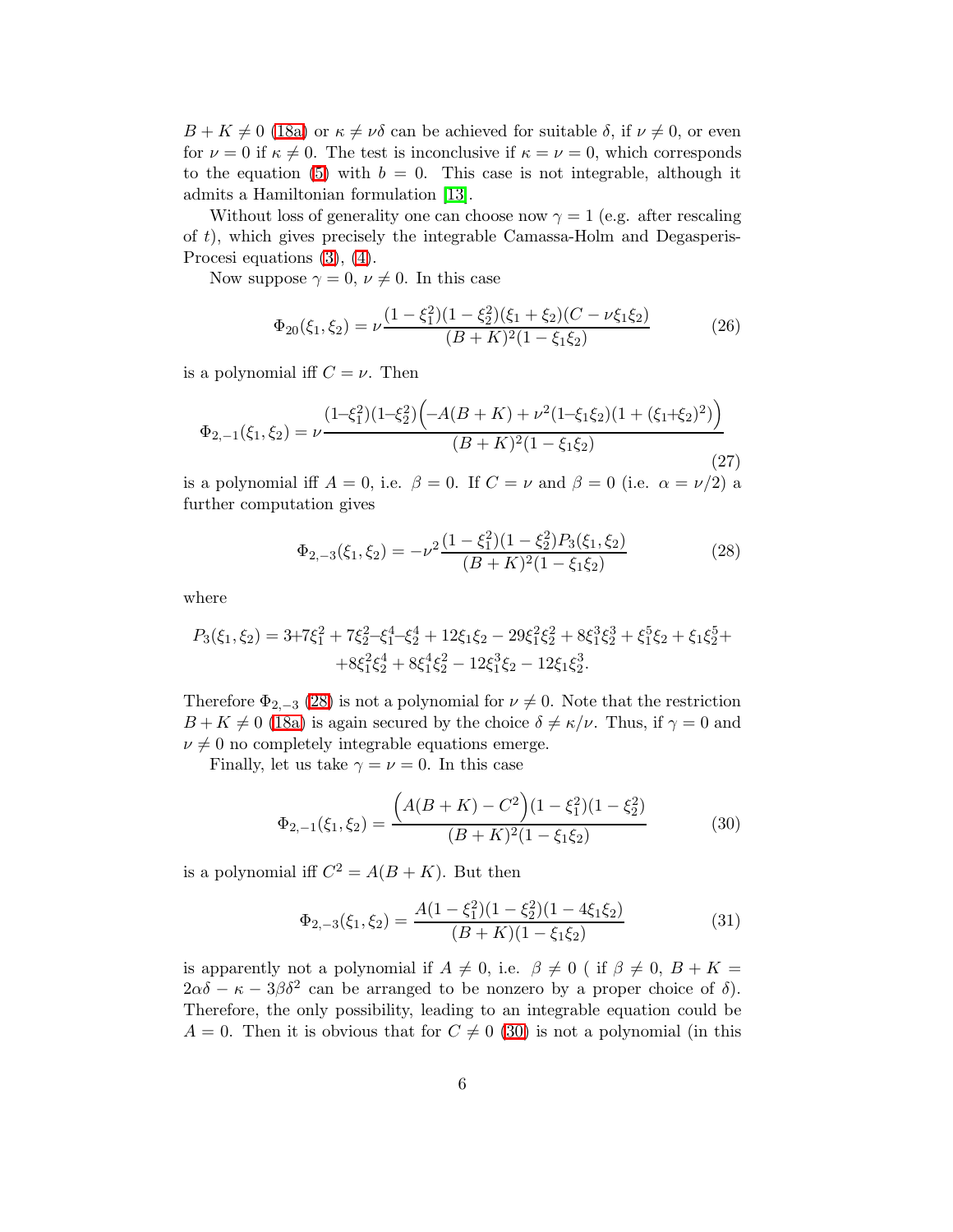case  $B + K = C\delta - \kappa$ ,  $\delta \neq \kappa/C$ ). Thus for integrability it is necessary  $A = C = 0$  but then the equation [\(15\)](#page-3-1) becomes linear.

Therefore, the only nonlinear completely integrable representatives of the class [\(1\)](#page-0-0) are the Camassa-Holm and Degasperis-Procesi equations [\(3\)](#page-1-0), [\(4\)](#page-1-1).

Acknowledgments. The author is grateful to Prof. A. Constantin for helpful discussions and to an anonymous referee for important comments and suggestions. The author also acknowledges funding from the Science Foundation Ireland, Grant 04/BR6/M0042.

#### <span id="page-6-5"></span>References

- <span id="page-6-11"></span>[1] Beals R, Sattinger D and Szmigielski J, Acoustic Scattering and the Extended Korteweg-de Vries Hierarchy, Adv. Math. 140 (1998), 190–206.
- [2] Benjamin T, Bona J L and Mahony J J, Model Equations for Long Waves in Nonlinear Dispersive Systems, *Philos. Trans. R. Soc. A* 272 (1972), 47–78.
- <span id="page-6-4"></span><span id="page-6-0"></span>[3] Camassa R and Holm D, An Integrable Shallow Water Equation with Peaked Solitons, Phys. Rev. Lett. 71 (1993), 1661–1664.
- [4] Clarkson P A, Mansfield E L and Priestley T J, Symmetries of a Class of Nonlinear Third Order Partial Differential Equations, Math. Comput. Modelling 25 (1997), 195–212.
- <span id="page-6-9"></span>[5] Constantin A, Existence of permanent and breathing waves for a shallow water equation: a geometric approach, Ann. Inst. Fourier  $50$  (2000), 321–362.
- <span id="page-6-7"></span>[6] Constantin A, On the Scattering Problem for the Camassa-Holm Equation, *Proc. R. Soc. A* 457 (2001), 953-970.
- <span id="page-6-8"></span>[7] Constantin A and Escher J, Wave Breaking for Nonlinear Nonlocal Shallow Water Equations, Acta Math. **181** (1998), 229-243.
- <span id="page-6-6"></span>[8] Constantin A and McKean H P, A Shallow Water Equation on the Circle, Commun. Pure Appl. Math. 52 (1999), 949–982.
- <span id="page-6-3"></span>[9] Constantin A and Strauss W A, Stability of a Class of Solitary Waves in Compressible Elastic Rods, Phys. Lett. A 270 (2000), 140–148.
- <span id="page-6-2"></span>[10] Dai H-H, Model Equations for Nonlinear Dispersive Waves in a Compressible Mooney-Rivlin Rod, Acta Mech. 127 (1998), 193–207.
- <span id="page-6-1"></span>[11] Dai H-H and Huo Y, Solitary Shock Waves and Other Travelling Waves in a General Compressible Hyperelastic Rod, Proc. R. Soc. A 456 (2000), 331–363.
- <span id="page-6-10"></span>[12] Degasperis A and Procesi M, Asymptotic Integrability, in Symmetry and Perturbation Theory, Editors: Degasperis A and Gaeta G, World Scientific, Singapore, 1999, 23–37.